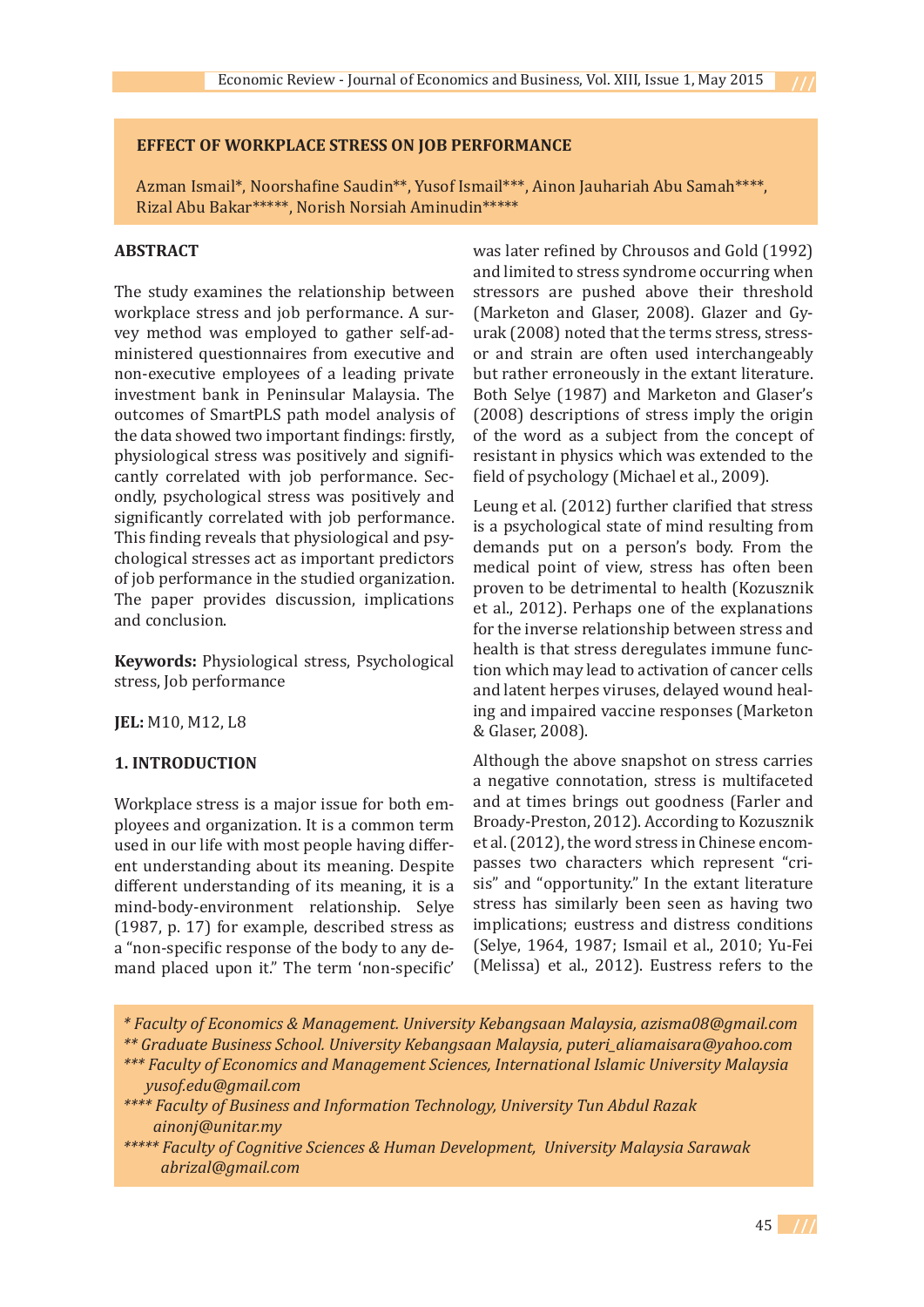positive feeling which arises from a stressful condition while distress relates to threats and harmful effects (Kozusznik et al., 2012). Code and Langan-Fox (2001), Mayer (2000), Ismail et al. (2010), Gachter et al. (2011), Yu-Fei et al. (2012) and Leung et al. (2012) argued that eustress may occur when individuals are able to handle external demands placed on their physique which may lead to decreased physiological and psychological stress (e.g. pleasant life, able to control feelings of anxiety and being proactive). Distress on the contrary may exist when individuals cannot cope with external demands placed on their bodies and end up with increased physiological and psychological stress (e.g. sickness, unpleasant life, unable to control feelings of anxiety, and passive).

In the field of management, workplace stress has come to the core of research as the costs to organizations and employees (Arshadi and Damiri, 2013; Webster et al., 2010). Farler and Broady-Preston (2012) suggested that a workplace is a community of its own, hence employees derive their sense of identity and belongingness from it. Stress in the workplace would therefore affect employees significantly and ultimately the performance of the entire organization would also be at stake (Ahmad Ezane et al., 2012).

The commonly cited implications of workplace stress include low job performance and high turnover intention (Arshadi and Damiri, 2013), lack of motivation and ill health (Farler and Broady-Preston, 2012) as well as burnout (Ahmad Ezane et al., 2012). Keshavarz and Mohammadi (2011) added low morale, poor product quality, low output, increased overtime payment, and organizational sabotage to the list of negative effects of workplace stress. In Great Britain, job-related stress has translated into an annual loss of 28 million work days (Devonish et al., 2012), while in the USA it has resulted in absenteeism and turnover with the monetary cost surpassing a billion US Dollar per year (Kouvonen and Coyne, 2012).

Workplace stress is often viewed as the result of the interaction between the individual and his/her environment (Brown and Uehara, 2008; Ismail et al., 2009, 2010; Keshavarz and Mohammadi, 2011; Santos et al., 2010). According to Lazuras et al. (2009), three main

sources of workplace stress (stressors) are: relationship with work colleagues, organizational constraints and workload. In their case study of library staff, Farler and Broady-Preston (2012) similarly outlined routine and repetitive job tasks and lack of control over one's job and library patrons (customers) as the causes of stress among library staff studied. Following Glazer and Gyurak's (2008) classification of job stressors, the above mentioned factors can be termed as psychosocial stressors and job role stressors. Apart from psychosocial stressors, there are physical stressors (e.g. noise and heat) as well (Glazer and Gyurak, 2008).

Stress has two major dimensions: physiological stress and psychological stress (AbuAlRub, 2004; Beehr and Glazer, 2005; Larson, 2004). Physiological stress is normally related to as a physiological reaction of the body (such as headache, migraine, abdominal pain, lethargic, backache, chest pain, fatigue, heart palpitation, sleep disturbance and muscle ache) to various stressful triggers at the workplace that directly and negatively affects an individual's productivity, effectiveness, quality of work and personal health (Ismail et al., 2009, 2010; Newell, 2002; World Health Organization, 2005).

Some examples of physiological stress are: changes in eating, drinking, sleeping and smoking habits (Beehr et al., 2001; Beehr and Glazer, 2005). Psychological stress is often seen as an emotional reaction (such as anxiety and depression burnout, job alienation, hostility, depression, tension, anger, nervousness, irritability and frustration) experienced by an individual as a result from the stimulate at the workplace (Ismail et al., 2009, 2010; Millward, 2005; World Health Organization, 2005). Haines III and Saba (2012) suggested that psychological stress is associated with one's role identity. A person typically has multiple role identities (an employee, a husband, a son, etc.) The higher the value a person and his/her society associate with each role, the more the cost of not performing the role would be. An engineer who is denied the opportunity to exercise his professional role, for instance, may experience a psychological stress which is exhibited in mental exhaustion. Similarly, an employee who is deprived of the support due for his professional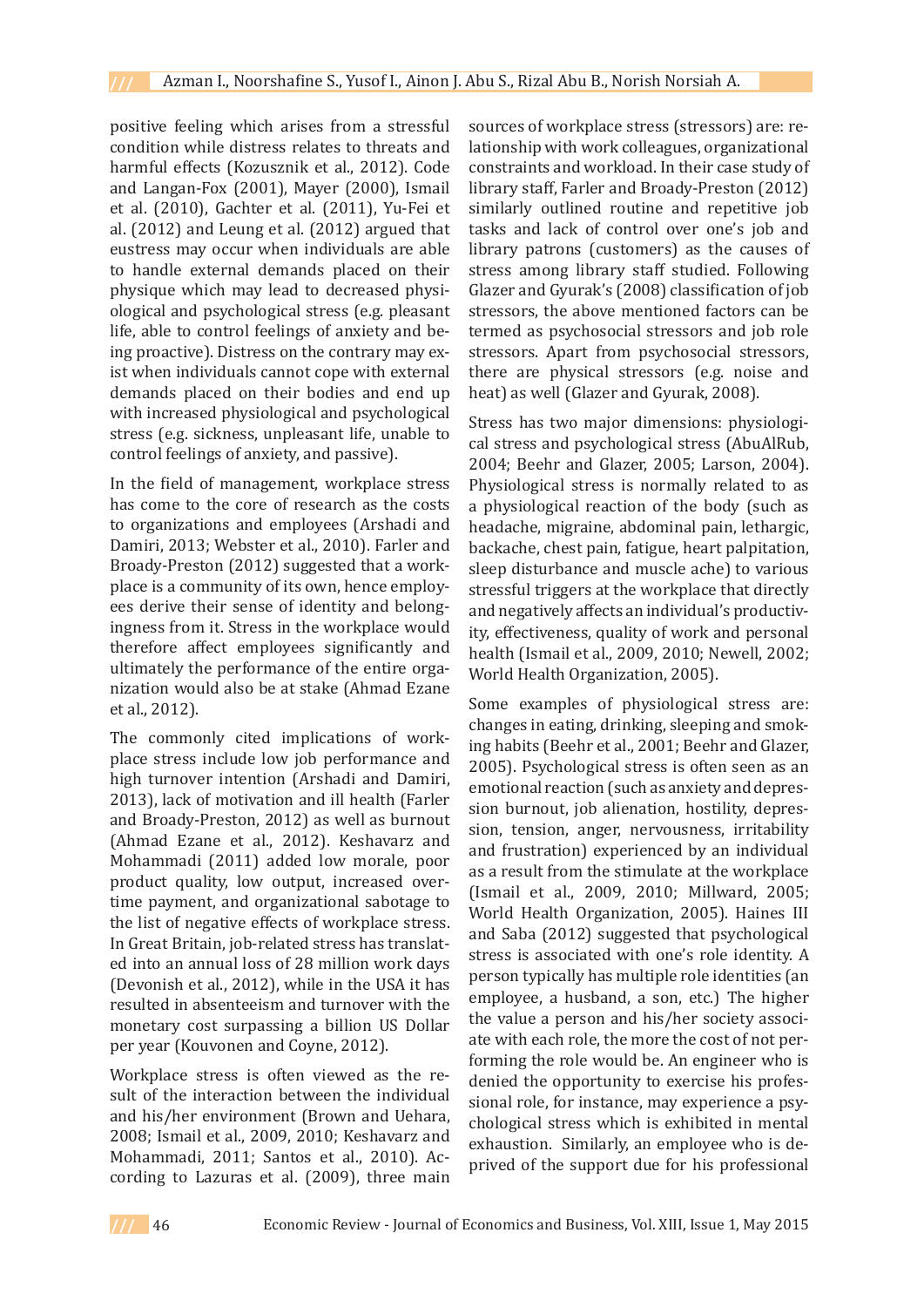identity may also experience psychological stress (Haines II and Saba, 2012)

In terms of eustress, workplace stress will usually occur when employees' knowledge, skills, abilities and attitudes can cope with or match their work demands and pressures in organizations. In this situation, it may increase the ability of employees to manage their physiological and psychological stresses in order to fulfill job demands (Adler et al., 2006; Wetzel et al., 2006; World Health Organization, 2005). Mesmer-Magnus, Glew and Viswesvaran (2012) suggested that positive humor in the workplace by both employee and employer can also help in buffering the effect of stress and improving work performance.

Conversely, in distress, workplace stress will often exhibit when employees' knowledge, skills, abilities and attitudes cannot cope with or do not match their work demands and pressures in organizations. Consequently, it may decrease the ability of employees to control and manage physiological and psychological stress, such as upsetting their self-regulatory bodies, and not able to meet their duties and responsibilities as a member of an organization and a good citizen of a country (Basowitz et al., 1995; Keshavarz and Mohammadi, 2011).

Interestingly, extant studies in the workplace stress show that the levels of physiological and psychological stress may have a significant impact on individual outcomes, especially job performance (Hsieh et al., 2004; Ismail et al., 2009; Wetzel et al., 2006). According to many scholars like McShane and Von Glinow (2005), Kreitner and Kinicki (2012) most organizations have to deal with job performance of their employees. Job performance means assessing individual performance, individual records or subjective evaluation (Chockalingam, 2011). According to Fein (2009), identifying specific job relevant and task behaviors actually is not a new concept in job performance in general management studies. In the past, job performance was also discussed as a specific job outcomes that link to individual work behavior. There is not a single consistent or concise definition of job performance. According to Barrick and Mount (1991), it is in the relation of "Big Five" personality dimensions: extraversion, emotional stability, agreeableness, conscientiousness, and openness to experience. Hunter (1986) claimed that the cognitive ability can predict job performance.

Nowadays, the ability to perform work without stress has rapidly become one of the key issues for management and their organizations (Homayan et al., 2013). They pointed out that most job demand are stressful; hence, there exists a relationship between job stress and performance (task and contextual).

In a workplace stress model, several scholars believe that the ability of employees to properly control and manage their physiological and psychological stress in executing job may lead to higher job performance in organizations (Adler et al., 2006; Hourani et al., 2006; Wetzel et al., 2006; Zhong et al., 2006).

Within an organizational stress model, many scholars concur that physiological stress, psychological stress and job performance are distinct concepts, but strongly interconnected. For example, the ability of employees to properly manage their physiological and psychological stresses in executing job may lead to an enhanced job performance in organizations (Bar-On, 1997; Gillespie et al., 2001; Spector and Goh, 2001).

Although the nature of this relationship is interesting, the role of physiological and psychological stresses as important predictors is inadequately explained in the workplace stress models (Slaski and Cartwright, 2002, 2003; Nikolau and Tsaosis, 2002).

Many scholars argue that the role of physiological and psychological stresses as an important predictor is given less empirical attention in the previous studies. Past studies have been descriptive, describing the global workplace stress concept, explaining the general physiological and psychological features, employing a meta-analysis method to establish the link between physiological and psychological stresses and employee behavior, but ignoring to quantify the magnitude and nature of the relationship between workplace stress and job performance.

Consequently, the results of this study have not

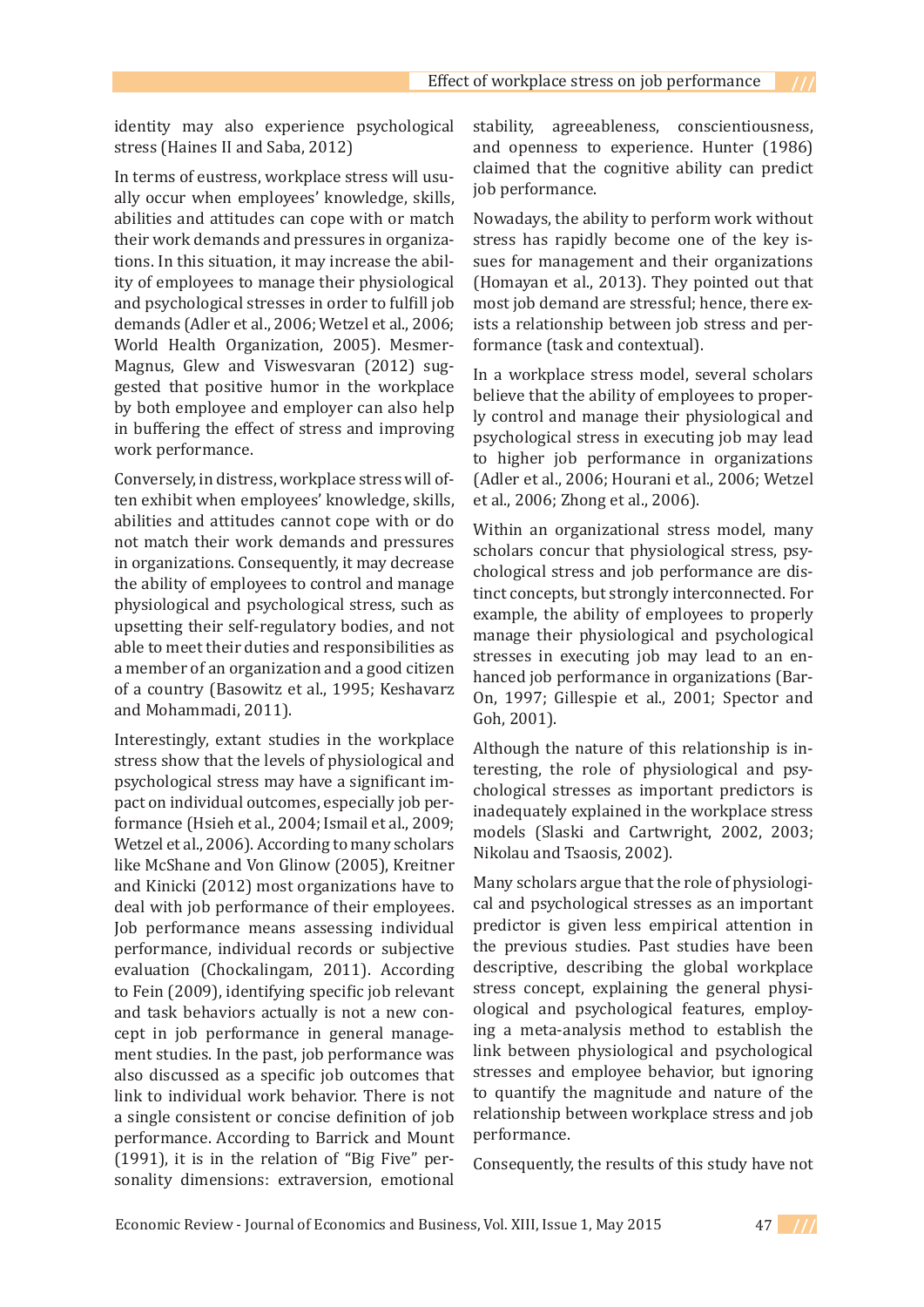provided adequate recommendations to practitioners in designing and administering workplace stress programs in growth and competitive organizations (Johnston et al., 2013; Kazi and Haslam, 2013; Ismail et al., 2009; Farquharson et al., 2013). Hence, this dearth encourages the researchers to further explore the relationship between physiological and psychological stresses and employee behavior, specifically job performance.

## **2. OBJECTIVE OF THE STUDY**

This study has twofold objectives: first, to examine the relationship between physiological stress and job performance and second, to examine the relationship between psychological stress and job performance.

## **3. LITERATURE REVIEW**

Relationship between workplace stress and employee performance is consistent with the notion of workplace stress model. For example, Karasek's (1979) job demand control model explains that high job demands and levels of control or decision making at work may reinforce high risk of individuals' physiological and psychological stresses (Kain and Jex, 2010). Further, Edward's (1998) P-E fit theory suggests that a lack of fit between job demands and resources may induce two forms of strains, physiology (e.g. raised blood pressure, raised serum cholesterol, and lowered immunity) and psychology (e.g., sleep disturbances, anxiety, panic attacks, dysphoria, and restlessness).

The notion of these theories has gained strong support from the workplace stress research literature. For example, several extant studies about workplace stress were conducted using different samples such as: perceptions of 213 employees at six geographic Logistics Centers within a medium-sized Fortune 500 company in the Southeastern United States (Cincotta, 2005); perceptions of 333 nurses from four hospitals in Kampala, Uganda (Nabirye et al., 2011); 304 call center employees in the UK (Kazi and Haslam, 2013); perceptions of 100 nurses from a large general teaching hospital in Scotland (Farquharson et al., 2013); and perceptions of 254 nurses over three nursing shifts (Johnston et al., 2013). These studies advocated that high levels of physiological and psychological stresses had decreased employees' competencies in managing, regulating and controlling their job demands and this condition could lead to decreased job performance in the respective organizations (Cincotta, 2005; Farquharson et al., 2013; Johnston et al., 2013; Kazi and Haslam, 2013; 2013; Nabirye et al., 2011). Based on the literature, it can be hypothesized that:

H1: Physiological stress is positively related to job performance.

H2: Psychological stress is positively related to job performance.

# **4. METHODOLOGY**

# **4.1. Research Design**

A cross-sectional research design was employed in this study because it allowed the researchers to combine the workplace stress research literature and the actual survey as a main procedure to collect data for this study. Hence, a back translation technique was employed to translate the content of questionnaire into Malay and English in order to increase the validity and reliability of the instrument. Using this method may help to increase the ability to gather accurate, less bias and high quality data (Cresswell, 1998; Sekaran and Bougie, 2011; Wright, 1996).

This study was conducted in a leading private investment bank in Peninsular Malaysia. The name of this organization is kept anonymous because of confidential reasons. It was incorporated in early 2000's as a public limited company and its main function is to be the preeminent provider of investment banking services. As a business entity, this company has restructured its organization and expanded its operation in investment, broking and fund management in order to be a major provider of financial market services. This change has increased employee stress because they have to carry out many challenging tasks, working long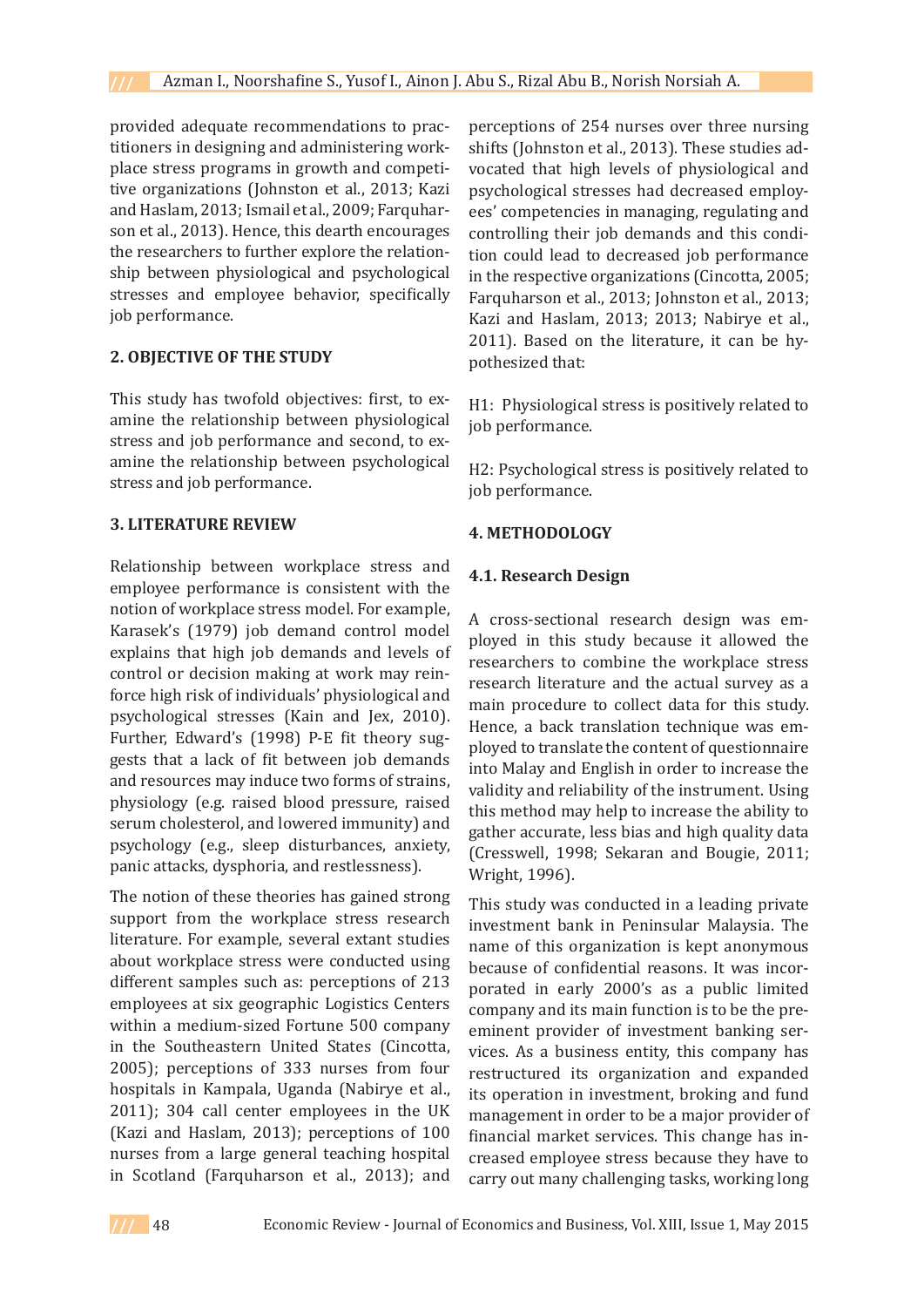hours and being unable to take leave in order to meet key performance indicators. As a result, this phenomenon may lead to decreased competency of employees in performing daily job. This curiosity motivates the researchers to discover the nature of the relationship in this organization.

#### **4.2. Measures**

The survey questionnaire has two major sections: physiological stress (PHST) had 3 items and psychological stress (PSST) had 4 items that were adapted from workplace stress literature (Beehr et al., 2001; Cox et al., 2000; Johnston et al., 2013; Kazi and Haslam, 2013; Farquharson et al., 2013; Newell, 2002; Seaward, 2005). The dimensions used to measure physiological stress are nervous system and endocrine system, while the dimensions used to measure psychological stress are psychological strain and cognitive appraisal.

Finally, job performance (JPN) had 8 items that were adapted from job performance literature (AbuAlRub, 2004; Adler et al., 2006; Beehr et al., 2001; Hourani et al., 2006; Hsieh et al., 2004). The dimensions used to measure job performance are confidence, offer help, communication, problem solving, adaptability, responsive, and work appearance. All items used in the questionnaires were measured using a 7-item scale ranging from "strongly never/strongly disagree" (1) to "strongly always/strongly agree" (5). Demographic variables were used as controlling variables because this study focused on employee attitudes.

## **4.3. Sample**

The unit of analysis for this study is employees who have worked in the organization. In the first step of data collection, the researchers met the head of the organization in order to obtain his permission to conduct this study and also obtain his opinion about the rules for distributing survey questionnaire in his organization. Taking into consideration the organization's rule and the researcher constraints in terms of length of study and budget, 200 survey questionnaires were distributed to executive and non-executive employees in seven departments, using a convenient sampling technique.

This sampling technique was employed because the organization could not provide the researchers with the list of registered employees for confidential reasons. Due to this constraint, the researchers could not employ random sampling among prospective participants in the organization. Out of the total distribution, 132 useable questionnaires were returned to the researchers, yielding a 66 percent response rate. The survey questionnaires were answered by participants voluntarily. The sample number fulfills the requirement of a good decision model as suggested by Krecjcie and Morgan (1970), and exceeds the requirement of minimum sample of probability sampling, showing that it can be analyzed using inferential statistics (Sekaran and Bougie, 2011).

#### **4.4. Data Analysis**

The SmartPLS version 2.0 as recommended by Henseler et al. (2009) was employed to assess the validity and reliability of the instrument, and hence test the research hypotheses.

The main advantage of using this method is that it produces latent variable scores, avoids small sample size problems, estimates every complex model with many latent and manifest variables, hassle-stringent assumptions about the distribution of variables and error terms, and handles both reflective and formative measurement models (Henseler et al., 2009).

The PLS path method generated by SmartPLS was used to test the hypothesized model and the outcomes of this test will clearly show the significant relationship between the independent variable and dependent variable if the value of t statistic is larger than 1.96. If the result indicates that the independent variable acts as an important predictor of dependent variable in the hypothesized model (Henseler et al., 2009), then a global fit measure is conducted to validate the adequacy of PLS path model globally based on Wetzels et al.'s (2009) global fit measure. If the result of testing hypothesized model exceeds the cut-off value of 0.36 for large effect sizes of  $R^2$ , then this shows that it adequately

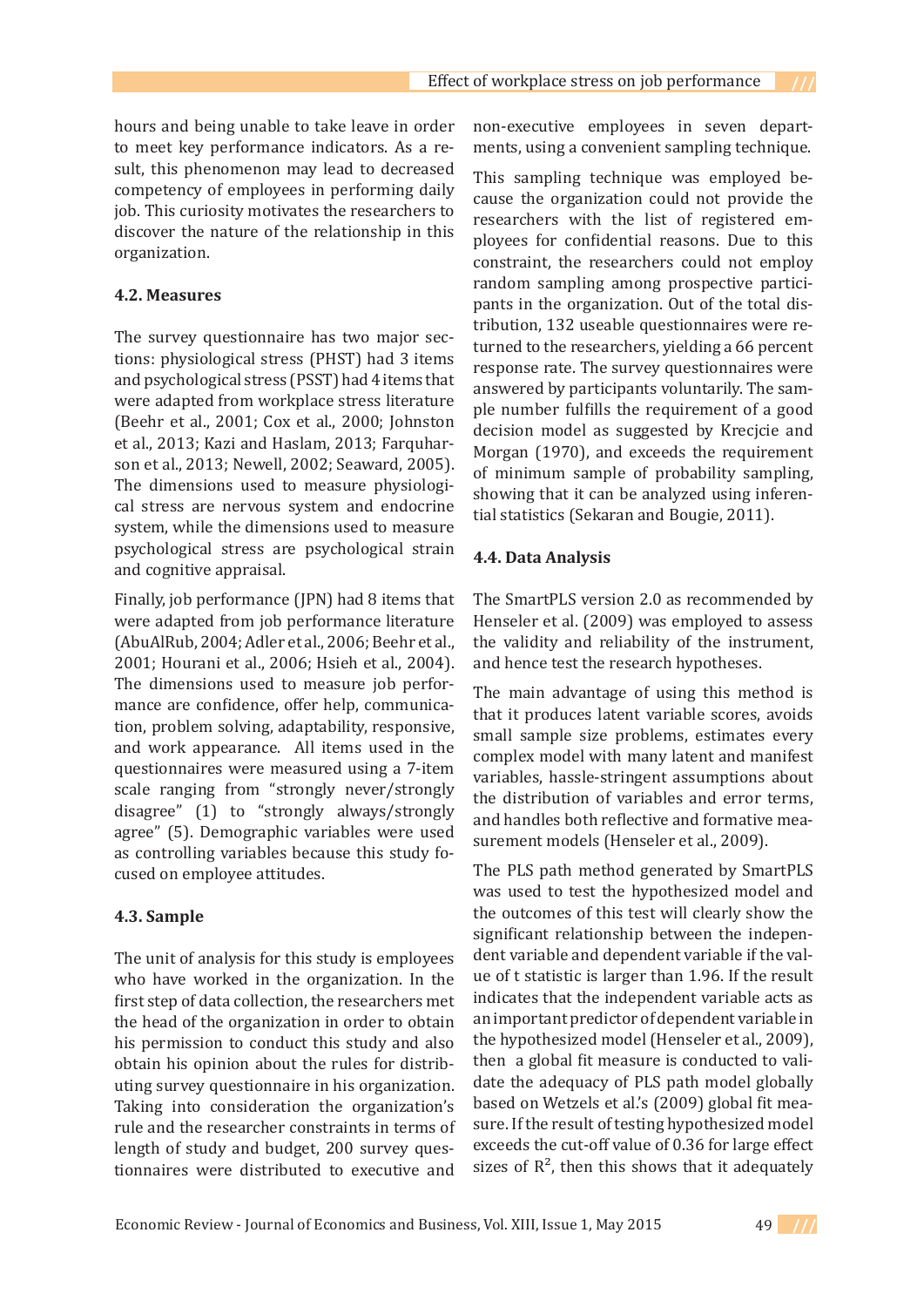supports the PLS path model globally (Wetzels et al., 2009).

# **5. RESULTS**

# **5.1. Sample Profile**

Table 5.1. shows that the majority of respondents were female (53.80 %), aged between 30 **5.1. Sample Profile**  and 31 (45.50 %), married (77.30%), degree holders (56.80%), executives (86.40%), serv-<br>1905, Esseul and Lead between 3004 Hardward between 3004 Hardward ing more than 10 years (49.20%), and drawing  $\frac{1993}{2000}$ , Foller and Larcker, 1961; henself a monthly income in the range of RM2000 to  $\frac{di}{dx}$ , 2009). Desides that, an constructs w RM5000 (77.30%). RM5000 (77.30%).

| <b>Respondent Characteristics</b> | Sub-Profile        | Percentage |
|-----------------------------------|--------------------|------------|
| Gender                            | Male               | 46.20      |
|                                   | Female             | 53.80      |
| Age                               | 18 to 30 years old | 21.20      |
|                                   | 31 to 40 years old | 45.50      |
|                                   | 41 to 50 years old | 27.30      |
|                                   | > 51 years old     | 6.10       |
| <b>Status</b>                     | Single             | 22.70      |
|                                   | Married            | 77.30      |
| Education                         | <b>SPM</b>         | 31.10      |
|                                   | STPM/Diploma       | 12.10      |
|                                   | Degree             | 56.80      |
| Job classification                | Non-Executive      | 13.60      |
|                                   | Executive          | 86.40      |
| Employment                        | $< 1$ year         | 10.60      |
|                                   | 2 to 5 years       | 18.20      |
|                                   | 5to 10 years       | 22.00      |
|                                   | $> 10$ years       | 49.20      |
| Monthly Income                    | < 20000            | 3.00       |
| (Malaysian Ringgit)               | 2000 to 5000       | 77.30      |
|                                   | 5000 to 10000      | 14.40      |
|                                   | > 10,000           | 5.30       |

Table 5.1. Respondents' Characteristics

# **5.2. Validity and Reliability Analyses for the Instrument**

The confirmatory factor analysis was performed to assess the validity and reliability of the measurement scale. Table 5.2. shows the results of convergent and discriminant validity analyses. All constructs had the values of average variance extracted (AVE) larger than 0.5, indicating that they met the acceptable standard of convergent validity (Barclay et al., 1995; Fornell and Larcker, 1981; Henseler et al., 2009). Besides that, all constructs which had the diagonal values of  $\sqrt{\text{AVE}}$  greater than the squared correlation with other constructs in off diagonal show that all constructs met the

Note:

 SPM: Sijil Pelajaran Malaysia /Malaysian Certificate of Education;

STPM: Sijil Tinggi Pelajaran Malaysia

/Higher School Certificate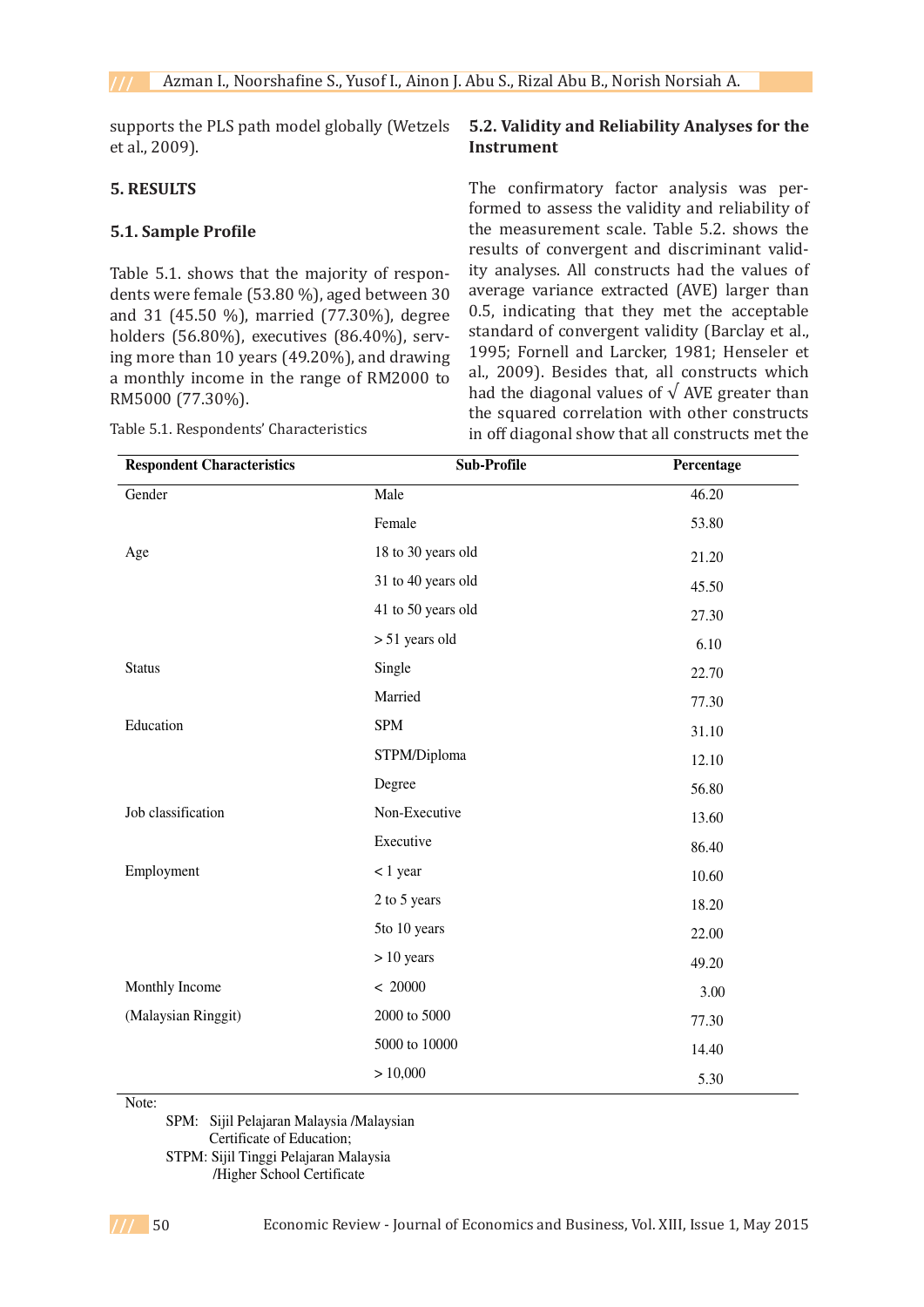(Henseler et al., 2009). (Henseler et al., 2009).

acceptable standard of discriminant validity greater than 0.8, indicating that the instrument Table 5.2. The Results of Convergent and Discrimi- Benstein, 1994; Sekaran & Bougie, 2011). greater than 0.8, indicating that the instrument used in this study maintained high internal consistency (Henseler et al., 2009; Nunally and  $\frac{1}{2}$  consistency (Henseler et al., 2009; Nunally and Benstein, 1994; Sekaran & Bougie, 2011). indicating that they met they met they met the acceptable standard of convergent validity (Barclay et al., 199 Formatic Standard of discriminant validity effects than 0.0, indicating that the instrument<br>Tenseler et al. 2000). Besides the study meintained high internal

| Construct   | AVE    | <b>PHST</b> | <b>PSST</b> | <b>JPN</b> |
|-------------|--------|-------------|-------------|------------|
| <b>PHST</b> | 0.6799 | 0.8246      |             |            |
| <b>PSST</b> | 0.7550 | 0.4519      | 0.8689      |            |
| <b>JPN</b>  | 0.6798 | 0.5185      | 0.4466      | 0.8245     |

nant Validity Analyses<br>
nant Validity Analyses

Table 5.3. shows the factor loadings and cross Table 5.4. Composite Reliability and Cronbach's Alloadings for different constructs. The corre-<br>pha lation between items and factors had higher  $\overline{a}$  and more specified more specified more specified more specified more specified more specified more specified more specified more specified more specified model. The spe loadings than other items in different con-<br>Construct CR CA structs. The variables loaded more strongly on pHST  $0.863760$  0.769776 their own constructs in the model, exceeding the specified minimum of 0.7 (Chin, 1998; Fornell and Larcker, 1981; Gefen and Straub, 2005; Henseler et al., 2009). In sum, the validity of measurement model met the criteria. **Factor Exercise 2 The Exercise 2 The Results of the Construct 5.3. Analysis of the construct** structs. The variables foatied more strongly on  $PHSI$  (1.863/60)

Table 5.4. Composite Reliability and Cronbach's Al-JPN 0.6798 0.5185 0.4466 **0.8245**  Construct CR CA Table 4 &RPSRVLWH5HOLDELOLW\DQG&URQEDFK¶V\$OSKD pha

| tion between items and factors had higher                                                      |             |           |          |
|------------------------------------------------------------------------------------------------|-------------|-----------|----------|
| adings than other items in different con-                                                      | Construct   | <b>CR</b> | CА       |
| ructs. The variables loaded more strongly on                                                   | <b>PHST</b> | 0.863760  | 0.769776 |
| eir own constructs in the model, exceeding                                                     | <b>PSST</b> | 0.924344  | 0.891403 |
| e specified minimum of 0.7 (Chin, 1998; For-<br>ell and Larcker, 1981; Gefen and Straub, 2005; | <b>JPN</b>  | 0.944350  | 0.933199 |
| exactor at al. 2000). In guns the validity of                                                  |             |           |          |

#### Table 5.3. The Results of Factor Loadings and Cross<br>Laadings for Different Constructs Loadings for Different Constructs Extended<br>Total

| Construct/       | <b>PHST</b> | <b>PSST</b> | <b>JPN</b> | signifying that  |   |
|------------------|-------------|-------------|------------|------------------|---|
|                  |             |             |            | psychological s  |   |
| Item             |             |             |            | from high $(4)$  |   |
| <b>PHST</b>      |             |             |            | tion coefficien  |   |
| Phy1             | 0.871073    | 0.310906    | 0.529118   | the independ     |   |
| Phy <sub>2</sub> | 0.857759    | 0.286983    | 0.394263   |                  |   |
| Phy3             | 0.738451    | 0.597314    | 0.316399   | stress and psy   |   |
| PSST             |             |             |            | pendent varia    |   |
| Psy1             | 0.397669    | 0.851549    | 0.333655   | less than 0.90,  |   |
| Psy <sub>2</sub> | 0.411788    | 0.948103    | 0.515966   | fected by serio  |   |
| Psy3             | 0.326355    | 0.924053    | 0.391539   | al., 2006). The  |   |
| Psy4             | 0.514323    | 0.736347    | 0.220117   | lidity and relia |   |
| JPN              |             |             |            | hypotheses.      |   |
| JPN1             | 0.533721    | 0.388549    | 0.835873   | Table 5.5. Pears |   |
| JPN <sub>2</sub> | 0.563093    | 0.440607    | 0.835139   | Descriptive Stat |   |
| JPN3             | 0.337223    | 0.418867    | 0.803903   |                  |   |
| JPN4             | 0.301134    | 0.435055    | 0.788973   |                  |   |
| JPN5             | 0.457269    | 0.388778    | 0.811889   | Construct        | M |
| JPN6             | 0.360990    | 0.160618    | 0.811400   |                  |   |
| JPN7             | 0.434469    | 0.322781    | 0.875628   |                  |   |
| JPN8             | 0.305412    | 0.299513    | 0.830251   | 1. PHST          | 4 |
|                  |             |             |            |                  |   |

sis for the instrument. The composite reliabil-(CR) DQG&URQEDFK¶V\$OSKD(CA) had values greater than 0.8, indicating that the instrument Figure 1 shows the outcomes of testing PLS path model. The inclusion of physiological and Figure 1 shows the outcomes of testing PLS path model. The inclusion of physiological and ity (CR) and Cronbach's Alpha (CA) had values Note: \*\* p<0.01

e Results of Factor Loadings and Cross Table 5.5. shows the result of Pearson correbadings for Different Constructs and analysis and descriptive statistics. The means for the variables vary from 4.2 to 4.3  $\sqrt{\frac{P_{\text{PST}}}{P_{\text{SST}}}$   $\sqrt{\frac{P_{\text{PST}}}{P_{\text{SST}}}$  signifying that the levels of physiological stress,  $\left| \begin{array}{ccc} 1 & 1 & 1 & 3 & 1 \\ 1 & 1 & 3 & 1 \end{array} \right|$  psychological stress and job performance range  $\sim$  from high (4) to highest level (7). The correlation coefficients for the relationship between problem (Hair et al., 2006). The measurement scales that had validity and reliability were problem (Hair et al., 2006). The measurement scales that had validity and reliability were problem (Hair et al., 2006). The measurement scales that had validity and reliability were  $\begin{bmatrix} 0.906 \\ 0.529118 \\ 0.394263 \end{bmatrix}$  the independent variable (i.e. physiological stress and psychological stress) and the dependent variable (i.e. job performance) were less than 0.90, indicating the data were not affected by serious collinearity problem (Hair et al., 2006). The measurement scales that had va- $\mathbf{6347}$  | 0.220117 |  $\mathbf{1}$  lidity and reliability were used to test research hypotheses. means for the variables vary from 4.2 to 4.3

Table 5.5. Pearson Correlation Analysis and  $\begin{array}{c|c} 607 & 0.835139 \\ 0.803003 &$  Descriptive Statistics riperve d  $0.563093$   $\big| 0.440607 \big| 0.835139 \big|$  pescriptive Statistics

| JI 197<br>JPN <sub>5</sub>                         | 0.JUI 1JT<br>0.457269 | 0.TJJUJJ<br>0.388778 | 0.10071J<br>0.811889 | Construct | Mean     | <b>SD</b>  | Correlation<br>Pearson |  |  |
|----------------------------------------------------|-----------------------|----------------------|----------------------|-----------|----------|------------|------------------------|--|--|
| JPN <sub>6</sub><br>JPN7                           | 0.360990<br>0.434469  | 0.160618<br>0.322781 | 0.811400<br>0.875628 |           |          |            | Analysis               |  |  |
| JPN8                                               | 0.305412              | 0.299513             | 0.830251             | . PHST    | 4.3      |            |                        |  |  |
|                                                    |                       |                      |                      | 2. PSST   | 4.2      |            | $5^{\overline{2}}$     |  |  |
| Table 5.4. shows the results of reliability analy- |                       | $3.$ JPN             | 4.3                  |           | $.47***$ | $.40^{**}$ |                        |  |  |

Note: \*\* p<0.01 psychological stress  $A$  percent of the variance in  $p$  percent of the variance in  $p$ lote:  $**$  p<0.01

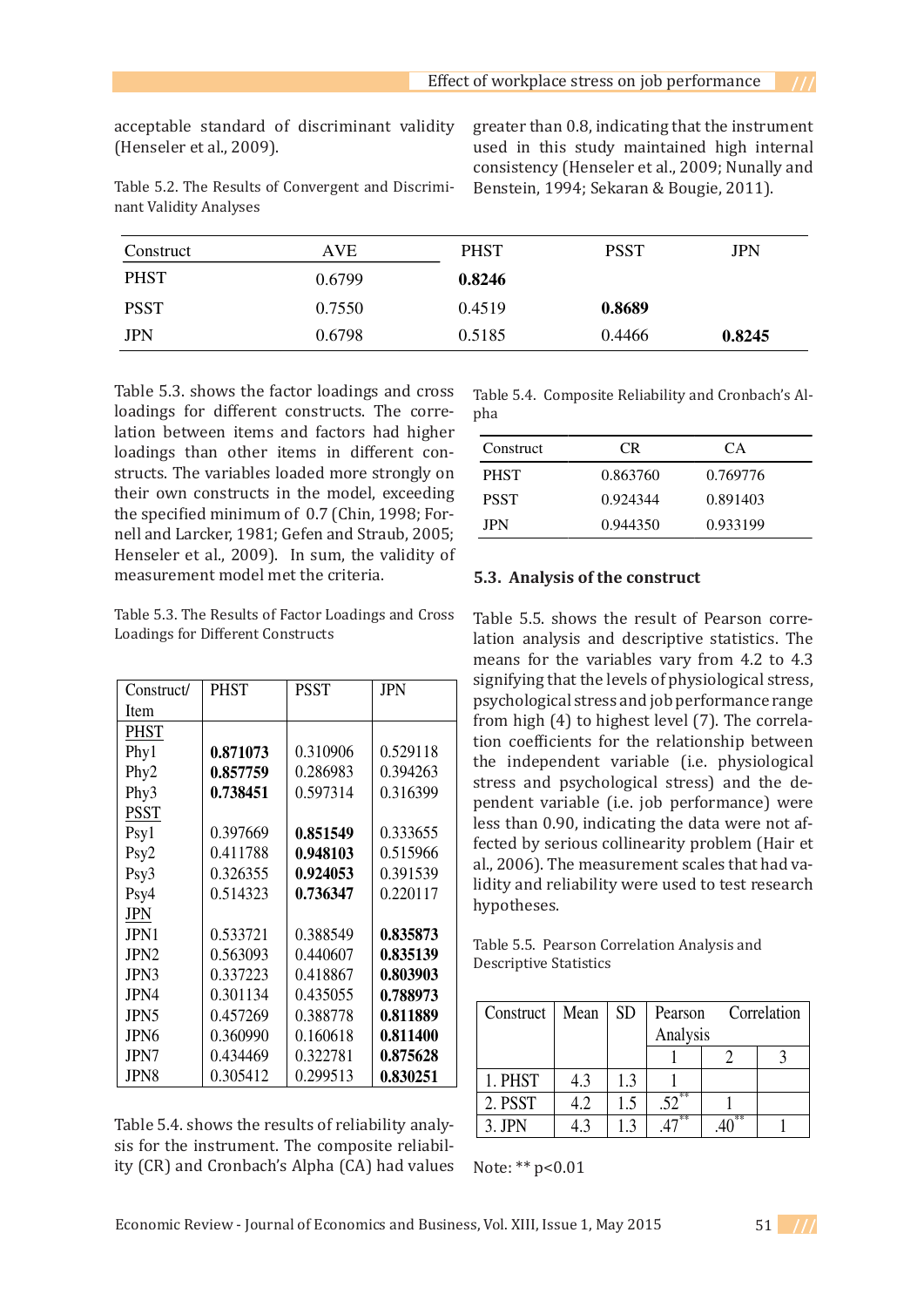# **5.4. Outcomes of Testing Hypotheses 1 and 2**

Figure 5.1. shows the outcomes of testing PLS path model. The inclusion of physiological and psychological stresses had explained 39 percent of the variance in job performance. The results of SmartPLS path model analysis revealed two important findings: first, physiological stress significantly correlated with job performance  $(β=0.42; t=4.00)$ , therefore supporting H1. Second, psychological stress significantly correlated with job performance  $(\beta=0.30; t=2.60)$ , therefore supporting H2. This result demonstrates that workplace stress is an essential predictor of job performance in the studied organization.



Figure 5.1. Outcomes of Testing PLS Path Method

In order to determine a global fit of PLS path model, we carried out a global fit measure (GoF) based on Wetzels et al.'s (2009) guideline: GoF=SQRT{MEAN (Communality of Endogenous) x MEAN  $(R^2)$ }=0.52, indicating that it exceeds the cut-off value of 0.36 for large effect sizes of  $R<sup>2</sup>$ . This result confirms that the PLS path model has better explaining power in comparison with the baseline values (GoF small=0.1, GoF medium=0.25, GoF large=0.36). It also provides adequate support to validate the PLS model globally (Wetzel et al., 2009).

# **6. DISCUSSION**

The findings of this study confirm that physiological and psychological stresses act as an important predictor of job performance. In the context of this study, management has designed and determined challenging jobs for all employees in order to sustain and achieve its organizational strategy and goals. According to the majority of respondents, the levels of physiological stress, psychological stress, and job performance are high. This situation explains that the ability of employees to appropriately manage, regulate and control physiological and psychological stresses in executing job may lead to an enhanced job performance in the organization.

This study provides three important implications: theoretical contribution, robustness of research methodology, and practical contribution. In terms of theoretical contribution, the results of this study confirm that workplace stress has been an important predictor of job performance in the studied organization. This result also has supported and extended studies by Cincotta (2005), Nabirye et al. (2011), Johnston et al. (2013), Kazi and Haslam (2013), and Farquharson et al. (2013). In regard with the robustness of research methodology, the survey questionnaires used in this study have met the acceptable standards of validity and reliability analyses, which may lead to the production of accurate and reliable research findings.

In terms of practical contributions, the findings of this study can be used as guidelines by practitioners to manage, regulate and control workplace stress problems in organizations. This objective may be achieved if management considers the following suggestions: firstly, management should require employees to attend stress management workshops in order to create awareness and enhance competencies in recognizing, using and managing stress. Secondly, management should involve employees in obtaining input in redesigning jobs that take into account stress potentials. Thirdly, organizational management may want to introduce a system of internal coaching and mentoring in order to motivate senior employees and supervisors to guide junior and inexperienced employees in planning and executing job. Proper emolument to senior employees should also be considered.

Fourth, organizational leadership should plan and implement regular work-life balance initiatives, such as sport and family day in order to reduce the intrusion of uncontrollable work problems in employees' private and family lives. Alternatively, a free or subsidized gymnasium annual membership should also be pro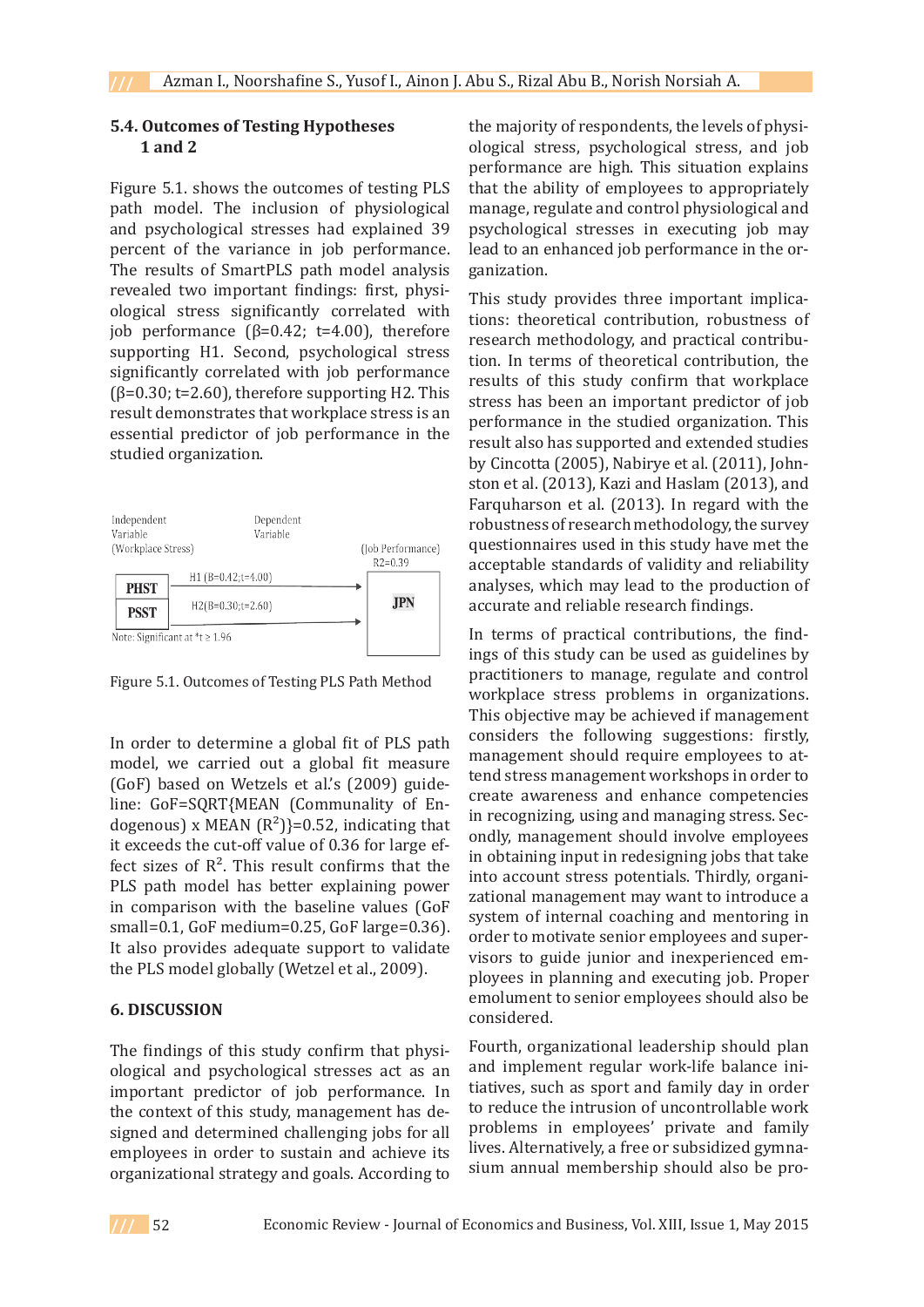vided to employees. Finally, the management may desire to consider reminding its organizational members to return to methods approved by their respective religions that are believed to provide tranquility and relaxation. The last suggestion has the potential to provide 'value' to both employer and employees.

#### **7. CONCLUSION**

This study tested a conceptual framework based on the workplace stress research literature. The results of confirmatory factor analysis demonstrated that the instrument used in this study met the acceptable standards of validity and reliability analyses. The outcomes of SmartPLS path model analysis revealed that physiological and psychological stress were essential predictors of job performance in the studied organization. This finding has also supported and broadened the workplace stress studies mostly published in Western countries. Therefore, current research and practice within workplace stress needs to consider physiological and psychological stresses as crucial components of the workplace stress domain.

This study further suggests that the competency of employees to appropriately manage, regulate and control physiological and psychological stresses in executing job will strongly increase the ir positive attitudes and behavior (e.g. satisfaction, commitment, health and pro social behavior). Further, these positive individual outcomes may lead to sustainable organizational competitiveness in an increasingly global economy.

Despite the fact that the results of the current study find support from existing literature, future research should consider its limitations of conceptual framework and methodology. One of the limitations of the current study is relatively moderate response rate (66 percent). By selectively contacting the respondents who have not responded the study, the researchers will be able to learn about the reasons for non-response and form an opinion whether this group has been under-represented in the sample. Next, while the current model investigated relatedness among the contributors to employee health, they did not explain the degree of their respective contributions towards the dependent variable.

Future research in this area may be strengthened by ensuring that respondents are well represented in the sample. In fact, under-representation maybe overcome by approaching more similar institutions and appointing representatives to help remind colleagues to complete and submit their completed instrument. It is also feasible to make arrangement with the current organizations for longitudinal study. This approach will help confirm, among others, the reliability of results of the first and previous surveys. Using causal model would be the next logical step for correlations study. When this study has established valid statistical relationships among major variables, the latter qualify for testing on causality.

#### **REFERENCES**

#### **Books**

- 1. Bar-On, R.  $(1997)$ . El in men and women. Bar-On Emotional Quotient Inventory: Technical Manual. Multi-Health Systems. Toronto.
- Basowitz, H., Persky, H., Korchin, S.J., & Grinker, R.R. (1995). Anxiety and Stress. New York: McGraw-Hill Book Company, Inc. 2.
- Beehr, T. A. & Glazer, S. (2005). Organizational role stress. In J. Barling, K. Kelloway, & M. Frone (Eds.), Handbook of work stress (pp. 7–33). Thousand Oaks, CA: Sage. 3.
- Beehr, T.A., Jex, S.M. & Ghosh, P. (2001). The management of workplace stress. In Johnson, C.M., Redmon, W.K., & Mahwhinney, T.C. (Eds.), Handbook of Organizational Performance: Behavior Analysis and Management. New York: The Haworth Press. 4.
- Cox, T., Griffiths, A. & Rial-González, E. (2000). Research on Work-Related Stress. European Agency for Safety & Health at Work. Belgium, Luxembourg: Office for Official Publications of the European Communities. 5.
- Cresswell, J.W. (1998). Qualitative inquiry and research design: Choosing among five traditions. London: SAGE Publications. 6.
- 7. Edwards, J.R. (1998). Cybernetic theory of

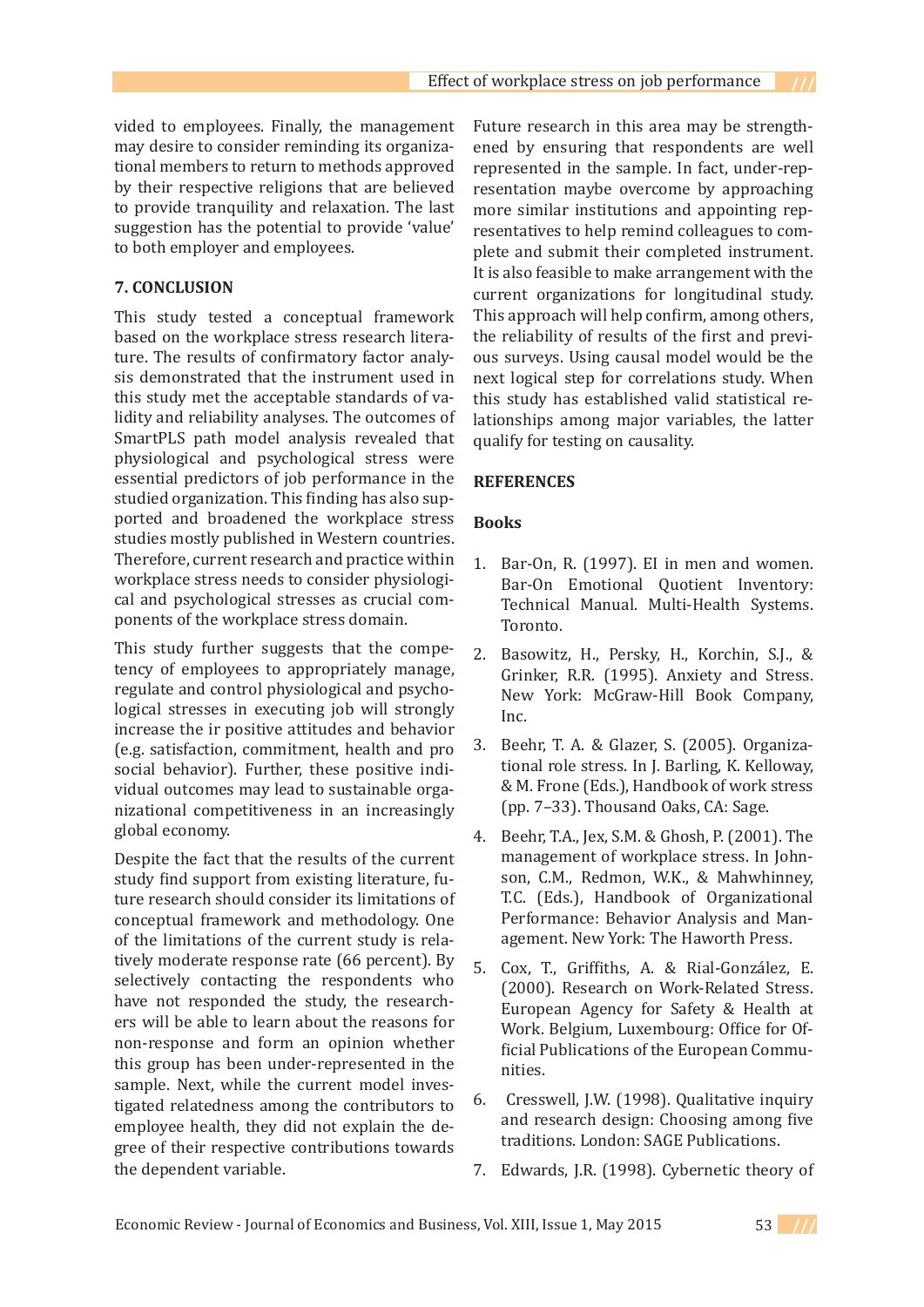stress, coping, and well-being: review and extension to work and family. In Cooper, C.L. (Ed.). Theories of Organizational Stress (pp.122-52). NY: Oxford University Press.

- Hair, J.F., Anderson, R.E., Tatham, R.L. & 8. Black, W.C. (2006). Multivariate data analysis. New Jersey: Prentice Hall International, Inc.
- 9. Kreitner, R., & Kinicki, A. (2012). Organizational behavior. New York, US: Mcgraw-Hill/Irwin.
- 10. Newell, S. (2002). Creating the Healthy Organization: Well-Being, Diversity & Ethics at Work. London: Thomson Learning.
- 11. Nunally, J.C., & Bernstein, I.H. (1994). Psychometric Theory. New York: McGraw-Hill.
- 12. McShane, S.L. & Von Glinow, M.A. (2005). Organizational behavior (3th eds.). Mc-Graw-Hill Inc.
- 13. Sekaran, U & Bougie, R. (2011). Research methods for business: A skill building approach. United Kingdom: John Wiley & Sons, Ltd.
- 14. Selye, H. (1964). From dream to discovery. NY:McGraw-Hill.
- 15. Selye, H. (1987). Stress without distress. London: Transworld.
- $16.$  Spector, P.E. & Goh, A.  $(2001)$ . The role of emotions in the workplace stress process. In P.L. Perrewe & D.C. Ganster (Eds.) Exploring Theoretical Mechanisms and Perspectives. New York: JAI.
- Wright, L.L. (1996). Qualitative interna-17. tional management research. In Punnett, B.J., & Shenkar, O. (Eds.). Handbook for International Management Research, 63-81. Oxford, UK: Blackwell.
- 18. Chin, W.W. (1998). The partial least squares approach to structural equation modeling. In G.A. Marcoulides (Ed.), Modern Methods for Business Research (pp. 295-358). Mahwah, NJ: Lawrence Erlbaum Associates.
- 19. Cincotta, A. (2005). The Link between Individual workplace Stress and J Organizational Effectiveness as shown by Performance Evaluation, Productivity Measures, and Employee Satisfaction. A Dissertation

submitted to The Faculty of The Graduate School of Education and Human Development of The George Washington University.

- 20. Millward, L. (2005). Understanding workplace and Organizational Psychology. Thousand Oaks, California: Sage Publications.
- 21. Seaward, B.L. (2005). Managing stress: Principals & strategies for health & wellbeing. Sudbury, Massachusetts: Jones & Bartlett Publishers.

# **Articles**

- AbuAlRub, R.F. (2004). Job stress, job per-1. formance and social support among hospital nurses. Journal of Nursing Scholarship, 36(1), pp.73-78.
- 2. Adler, D.A., McLaughlin, T.J., Rogers, W.H., Chang, H., Lapitsky, L., & Lerner, D. (2006). Job performance deficits due to depression. The American Journal of Psychiatry, 163, pp.1569- 1576.
- Ahmad Ezane H., Zarina I., Faridah I., Nor 3. Rima M. A., Natasha K. & Normazwin I. (2012) workplace stress and behavior studies of other space: Commercial Complex, Procedia – Social & behavioral Sciences, 36, pp. 752-769.
- Arshadi N. & Damiri H. (2013) The relation-4. ship of job stress with turnover intention and job performance: Moderating role of OBSE, Procedia – Social and Behavioral Sciences, 84, pp.706-710.
- Barclay, D., Higgins, C., & Thompson, R. (1995). The Partial Least Squares (PLS) approach to causal modeling: Personal computer adoption and use as an illustration. Technology Study, 2 (2), pp.285-309. 5.
- Chrousos GP, Gold PW. 1992 The concepts 6. of stress and stress system disorders: Overview of physical and behavioral homeostasis. JAMA, pp.1244–1252.
- 7. Code, S., & Langan-Fox, J. (2001). Motivation, cognitions and traits: Predicting workplace health, well-being and performance. Stress and Health, 17, pp.159-74.
- 8. Devonish, D., Kouvonen, A, & Coyne, I.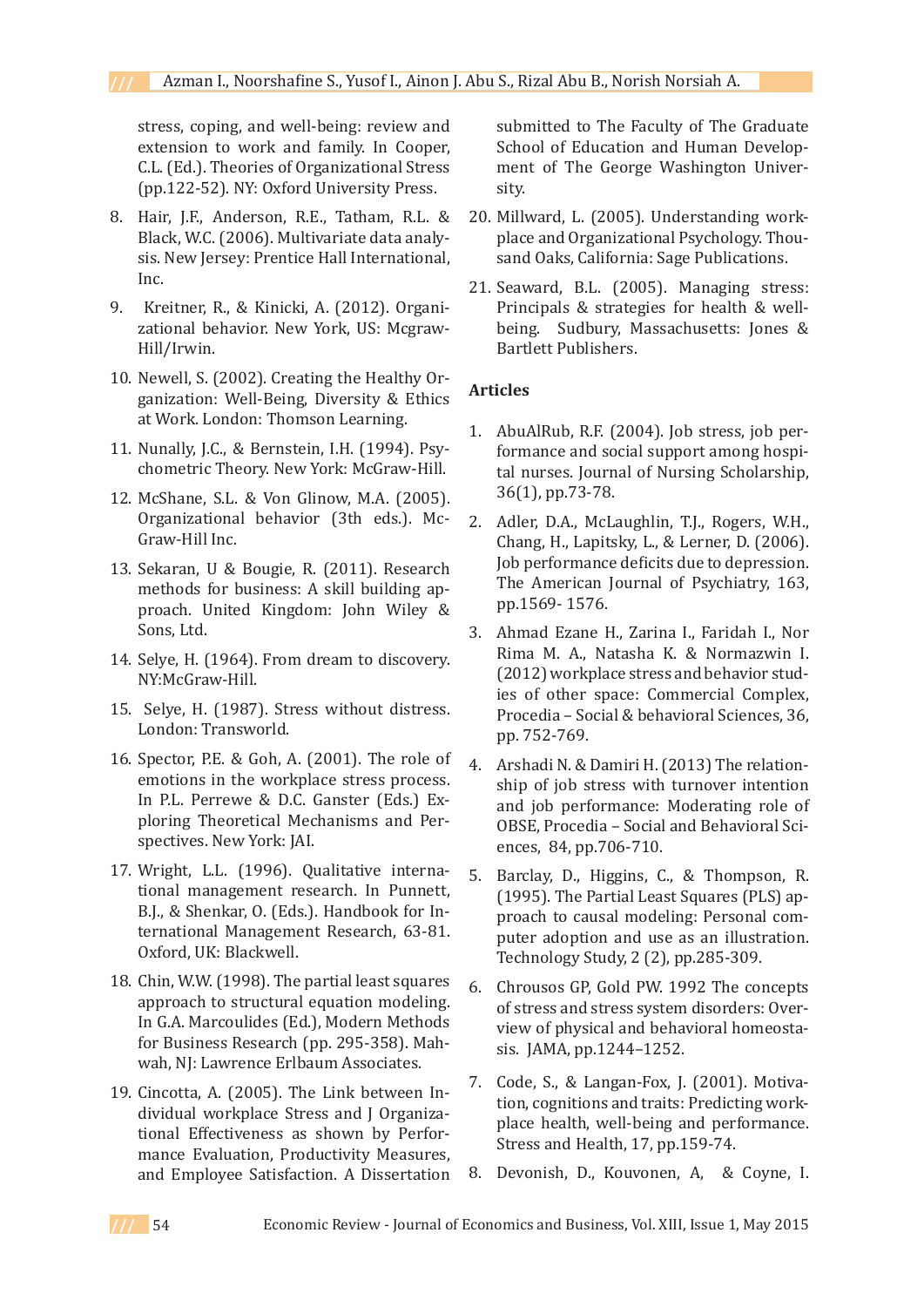(2012). The justice-workplace health relationship: the mediating role of emotions. International Journal of Workplace Health Management, 5 (2), pp.88 – 103.

- Farler L. & Broady-Preston J. (2012). Work-9. place stress in library: A case study, Aslib Proceedings: New Information Perspectives, 64(3), 225-240.
- 10. Farquharson, B., Bell, C., Johnston, D., Jones, M., Schofield, P., Allan, J., Ricketts, I., Morrison, K. & Johnston, M. (2013). Nursing stress and patient care: real-time investigation of the effect of nursing tasks and demands on psychological stress, physiological stress, and job performance: study protocol. Journal of Advanced Nursing, 69 (10), pp.2327- 2335.
- 11. Barrick, M. R. & Mount, M.K (1991). The big five personality dimensions and job performance: A meta –analysis. Personnel Psychology. 3 (2), pp.44-61
- 12. Chockalingam, V. (2011). Assessment of individual and job performance: A review of the past century and a look ahead. Handbook of Industrial, Work and Organizational Psychology. 1 (3), pp. 55-78
- 13. Fein, E.C. (2009). Using global performance dimensions in human resource development and workforce planning. Development and Workforce Planning 3(2), pp. 44-56
- 14. Fornell, C. & Larker, D.F. (1981). Structural equation models with unobservable variables and measurement error: Algebra and Statistics. Journal of Marketing Research, 18(3), pp.328-388.
- 15. Gachter M., Savage D.A. & Torgler B. (2011). The relationship between stress, strain and social capital. Policing: An International Journal of Police Strategies & Management, 34 (3), pp.515-540.
- 16. Gefen, D. & Straub, D. (2005). A practical guide to factorial validity using PLS-Graph: Tutorial and annotated example. Communication of the Association for Information Systems, 16, pp.91 – 109.
- Gillespie, N.A., Walsh, M., Winefield, A.H., 17. Dua, J. & Stough, C. (2001). Occupational

stress in universities: Staff perceptions of the causes, consequences and moderators of stress. Work and Stress, 15 (1), pp.53- 72.

- Glazer S. & Gyurak A. (2008) Sources of 18. occupational stress among nurses in five countries, International Journal of Intercultural Relations, 32, pp.49-66.
- 19. Haines III V.Y. & Saba T. (2012) Challenges to professional identity and mental exhaustion, Career Development International, 17(2), pp.120-136
- 20. Henseler, J., Ringle, C.H., & Sinkovics, R.R. (2009). The use of partial least squares path modeling in international marketing. New Challenges to International Marketing Advances in International Marketing, 20, pp.277-319.
- 21. Homayan, A.M., Faridahwati, M., & Subramaniam, C. ( 2013). The moderating effects of organizational support on the relationship between job stress and nurses performance in public sector hospitals in Saudi Arabia. Advances in Environmental Biology. 3 (3), pp. 200-221
- 22. Hourani, L.L., Williams, T.V., & Kress, A.M. (2006). Stress, mental health and job performance among active duty military personnel: Findings from the 2002 Department of Deference health-related behaviors survey. Military Medicine, 171(9), pp.849-856.
- 23. Hsieh, H-L., Huang, L-C., & Su, K-J. (2004). Work stress and job performance in the hitech industry: A closer view for vocational education. World Transactions on Engineering and Technology Education, 3(1), pp.147-150.
- 24. Hunter, J.E. (1986). Cognitive ability, cognitive aptitudes, job knowledge and job performance. Journal of Vocational Behavior. 5(2), pp. 110-130
- 25. Ismail, A., Yao, A., Yeo, E., Lai-Kuan, K., & Soon-Yew, J. (2010). workplace Stress Features, Emotional Intelligence and Job Satisfaction: An Empirical Study in Private Institutions of Higher learning. Revista Negotium, 16 (5), pp. 5-33.
- 26. Ismail, A., Suh-Suh, Y., Ajis, M.N., & Dollah,

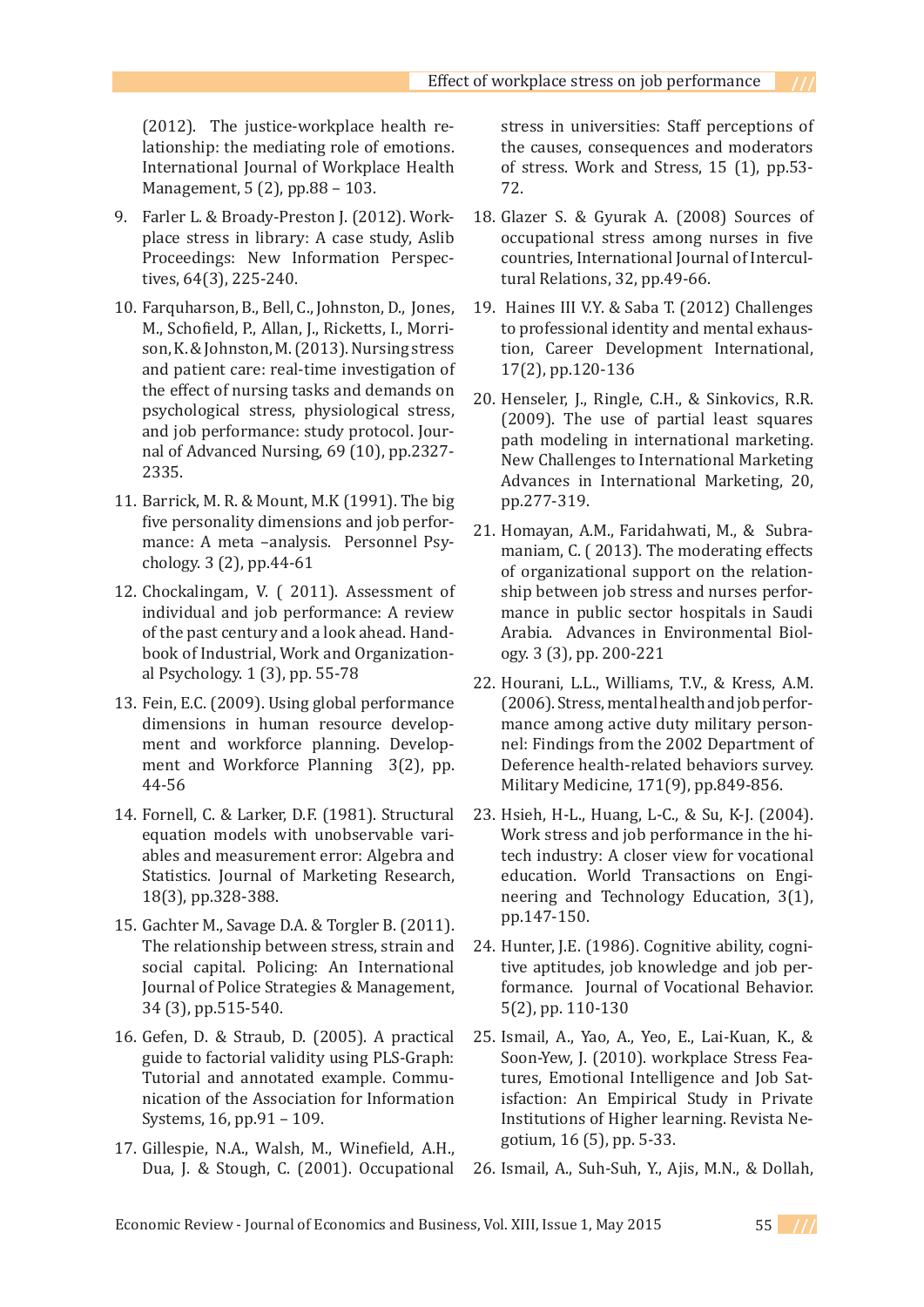N.F. (2009). Relationship between workplace Stress, Emotional Intelligence and Job Performance: An Empirical Study in Malaysia. Theoretical and Applied Economics, 10 (539), pp.3-16.

- 27. Johnston, D., Jones, M., Charles, K., McCann, S. & McKee, L. (2013). Stress in nurses: Stress-Related Affect and Its Determinants Examined Over the Nursing Day. Annals of Behavioral Medicine, 45(3), pp.348-356.
- 28. Judge, T.A. & Bono, J.E. (2001). Core selfevaluation traits, self-esteem, generalized self-efficacy, locus of control and emotional stability with job satisfaction and job performance: A meta-analysis. 4 (4), pp. 87- 109
- 29. Kain, L. & Jex,S. (2010). Karasek's (1979) job demands-control model: A summary of current issues and recommendations for future research. In Perrewé, P.L., Ganster, D.C. (Eds.) New Developments in Theoretical and Conceptual Approaches to Job Stress (Research in workplace Stress and Well-being, 8, pp.237-268.
- 30. Kazi, A. & Haslam, C. O. (2013). Stress management standards: a warning indicator for employee health. Occupational Medicine, 63(5), pp.335-340.
- 31. Keshavarz, M. & Mohammadi, R. (2011). workplace stress and Organizational performance, Case study: Iran. Procedia - Social and Behavioral Sciences, 30, pp.390 – 394
- 32. Devonish D, Kouvonen A. & Coyne I. (2012). The justice-workplace health relationship: The mediating role of emotions. International Journal of Workplace Health Management, 5(2), pp.88-103.
- 33. Kozusznik M., Rodriguez I. & Peiro J.M. (2012) Cross national outcomes of stress appraisal, Cross Cultural Management: An International Journal, 19(4), pp.507-525.
- 34. Krecjcie, R.V. & Morgan, D.W. (1970). Determining sample Size for Research Activities. Journal of Education and Psychological Measurement, 30, pp.607-610.
- 35. Larson, L.L. (2004). Internal auditors and job stress. Managerial Auditing Journal,

19(9), pp.1119-1130.

- Lazuras L. Radufinos A. Matsiggos G. & 36. Stamatoulakis A. (2009) Perceived workplace stress, affective and physical well-being among telecommunication employees in Greece, Social science & Medicine, 68, pp.1075-1081
- Leung M.Y., Chan Y.S.I., & Chen D. (2012). 37. Structural linear relationship between job stress, burnout, physiological stress and performance of construction managers. Engineering, Construction and Architectural Management, 18(3), pp.312-328
- Marketon J.I.W. & Glaser R. (2008) Stress 38. hormones and immune function, Cellular Immunology, 252, pp.16-26.
- 39. Mesmer-Magnus J., Glew D.J. & Viswesvaran C. (2012) A meta analysis of positive humor in the workplace, Journal of Managerial Psychology, 27(2), pp.155-190.
- Mayer, E.A. (2000). The neurobiology of 40. stress and gastrointestinal disease. Gut, 47, pp.861.
- Michael O., Court D., & Petal P. (2009). Job 41. stress and organizational commitment among mentoring coordinators. International Journal of Educational Management, 23(3), pp.266-288.
- 42. Nabirye, R.C., Brown, K.C., Pryor, E.R., & Maples, E.H. (2011). workplace stress, job satisfaction and job performance among hospital nurses in Kampala, Uganda. Journal of Nursing Management, 19 (6), pp.760-768.
- 43. Nikolau, I., & Tsaosis, I. (2002). El in the workplace: Exploring its effect on workplace stress and organizational commitment. The International Journal of Organizational Analysis, 10(4), pp.327-342.
- 44. Santos, M.C. Barros, L. & Carolino, E. (2010). Workplace stress and coping resources in physiotherapists: a survey of physiotherapists in three general hospitals. Physiotherapy 96, pp.303–310.
- 45. Slaski, M. & Cartwright, S. (2002). Health, performance and EI: An exploratory study of retail managers. Stress and Health, 18(2), pp.63- 68.